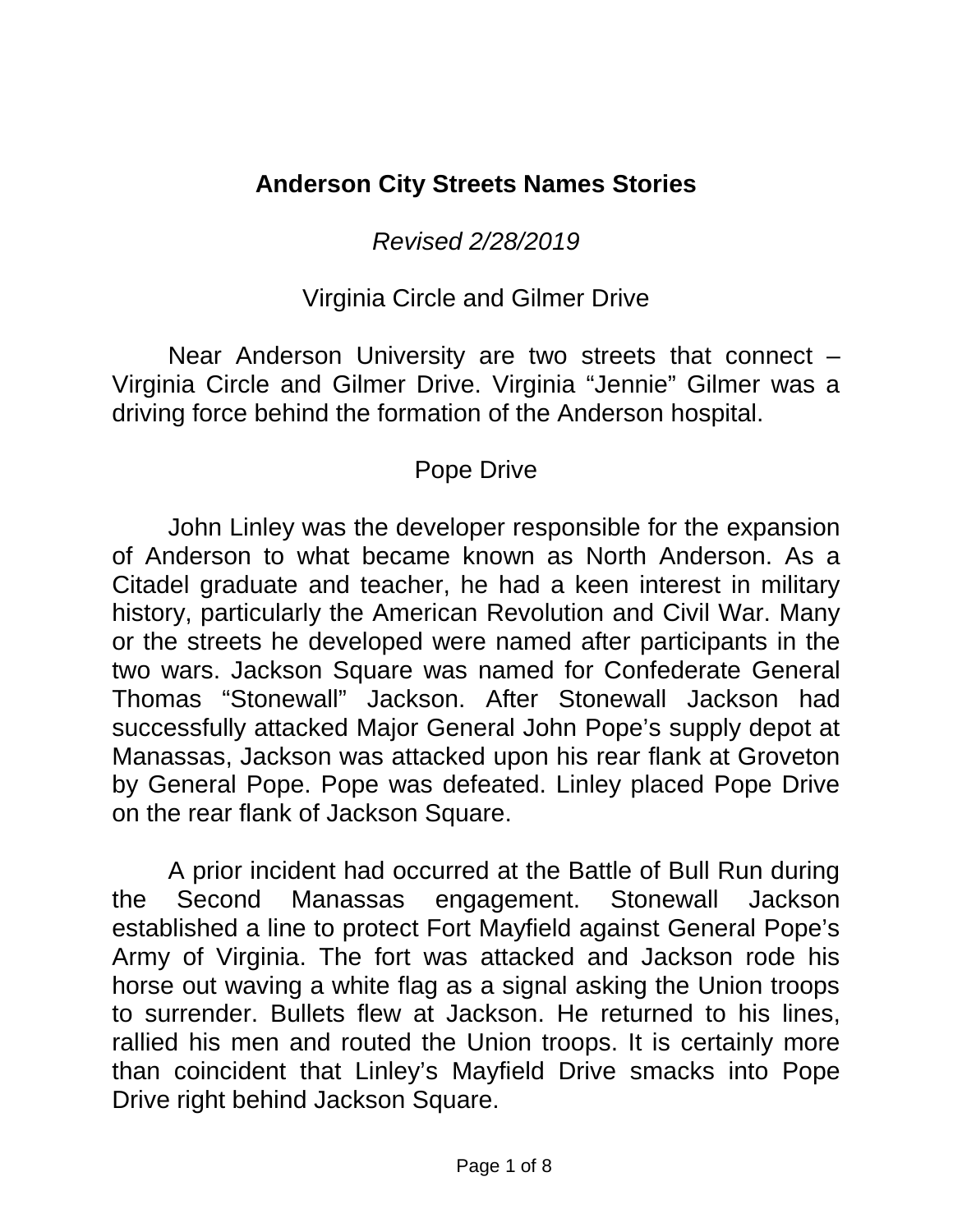### Barry Knobel Boulevard

When Richard Shirley was mayor of Anderson a beautification project was introduced for downtown that included a tree lined island on Main Street. When the dedication was to be made, Mayor Shirley had to be out of town and he asked County Manager Joey Preston to introduce Judge Barry Knobel to make a few remarks on his behalf. After his introduction, Judge Knobel ascended the podium, turned to County Manager Preston, and quipped with straight face: "I appreciate the honor that the name of Main Street will be changed to Knobel Boulevard." Not long afterward, Judge Knobel was at the county recycling center and saw there was a street on the county property called Barry Noble Boulevard. He called Joey Preston to ask who Barry Noble was and Preston was not in the office. He explained the question to his secretary who said: "How do you like your new street." Judge Knobel was surprised and flattered but told her that wasn't his name. They subsequently replaced the sign to read Barry Knobel Boulevard.

### Duckworth Lane

Duckworth Lane should actually be Ducworth Lane and apparently it was originally spelled correctly and then changed for an unknown reason. It was named after Nettie Ducworth who had lived on the street and her husband, or one of his ancestors, had changed his name to take out the "k". A professor from Winthrop told her the Duckworth name originated in England. The family raised Ducks and took them to market for sale. Someone reputedly asked "How much is this duck worth?" (Contributed by Dorothy Garrison)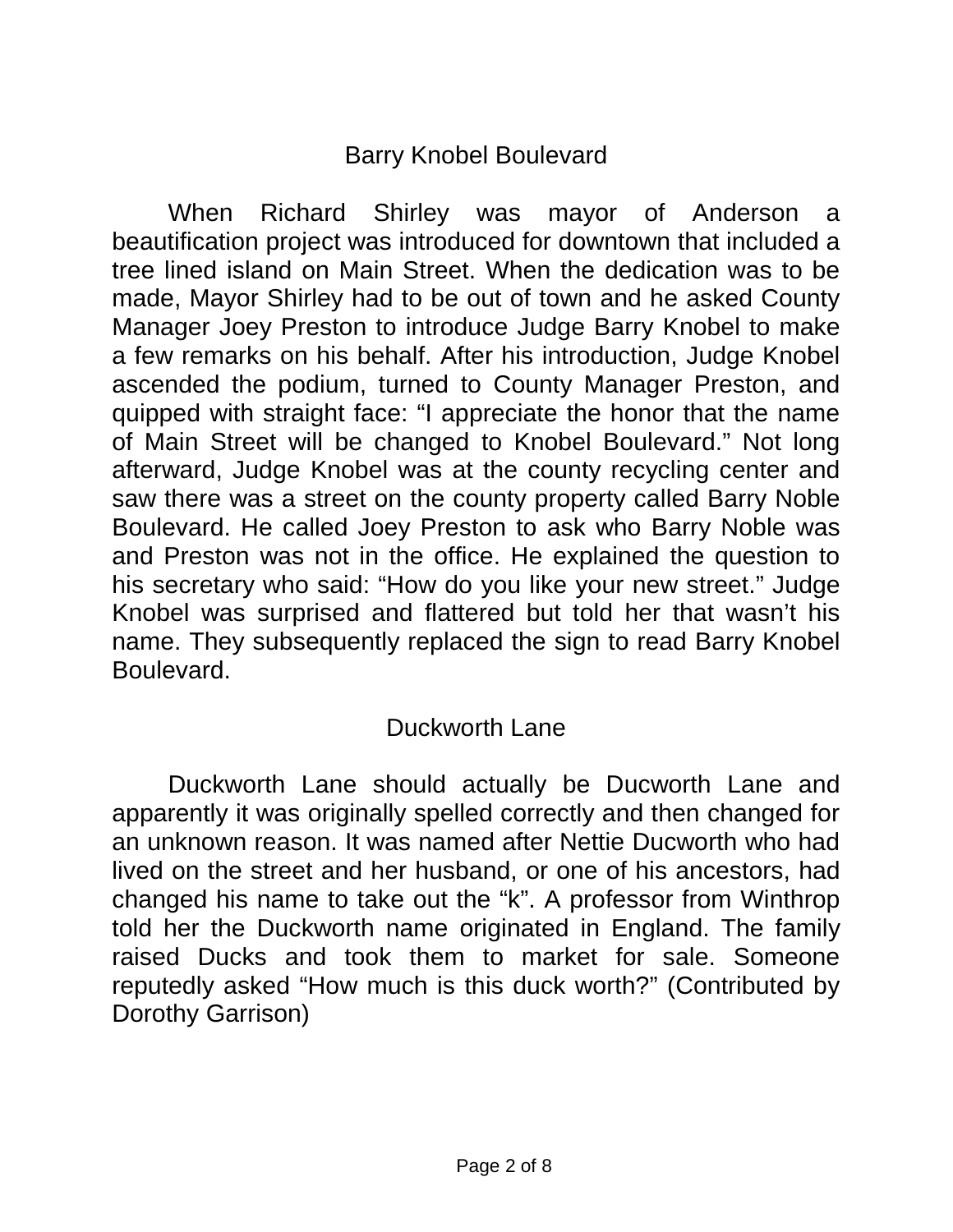#### Mill Village Street Names

Streets in the mill villages generally were just named with letters of the alphabet. Historian Fred Marshall Whitten explained that this created a great source of confusion to the post office and it was insisted the names be changed to distinguish them. Anderson Mill was permitted to retain the alphabet system but Toxaway and Riverside Mills changed to honor World War I soldiers killed in action with street names and Riverside Mill named streets after their overseers. Orr Mill honored its overseers and Equinox used place names.

## Carter Hall Subdivision

The Carter Hall Subdivision was developed by Judge Herbert Dean Hall and Lily-Roland Ebert Hall. Lily-Roland Hall was the first woman elected by the South Carolina legislature as a University of South Carolina Trustee and was also President of Anderson Heritage. The development was upon Carter family property along with Harold Ziegler farm properties. Adjoining streets included Carter Hall Drive and Carter Oak Ridge developed and named by H. Dean Hall and Lily-Roland Hall, Carter Oaks Drive developed and named by Architect Reese Fant and Dr. Sam Haddock, and Carter Woods Drive developed by Baylis Maxwell. Downie Lane constituted the historic drive from Concord Road into the Harold Ziegler Farm in the Carter Hall Subdivision and was named by Lily-Roland Hall and H. Dean Hall for Dorothy Downie Anderson, wife of Federal Judge G. Ross Anderson.

### Darson Drive

In 1964 the Kenneth Garland family moved onto a dirt road that was later annexed into the City of Anderson. It did not have a name. Jerry Simpson built next door and Kenneth Garland and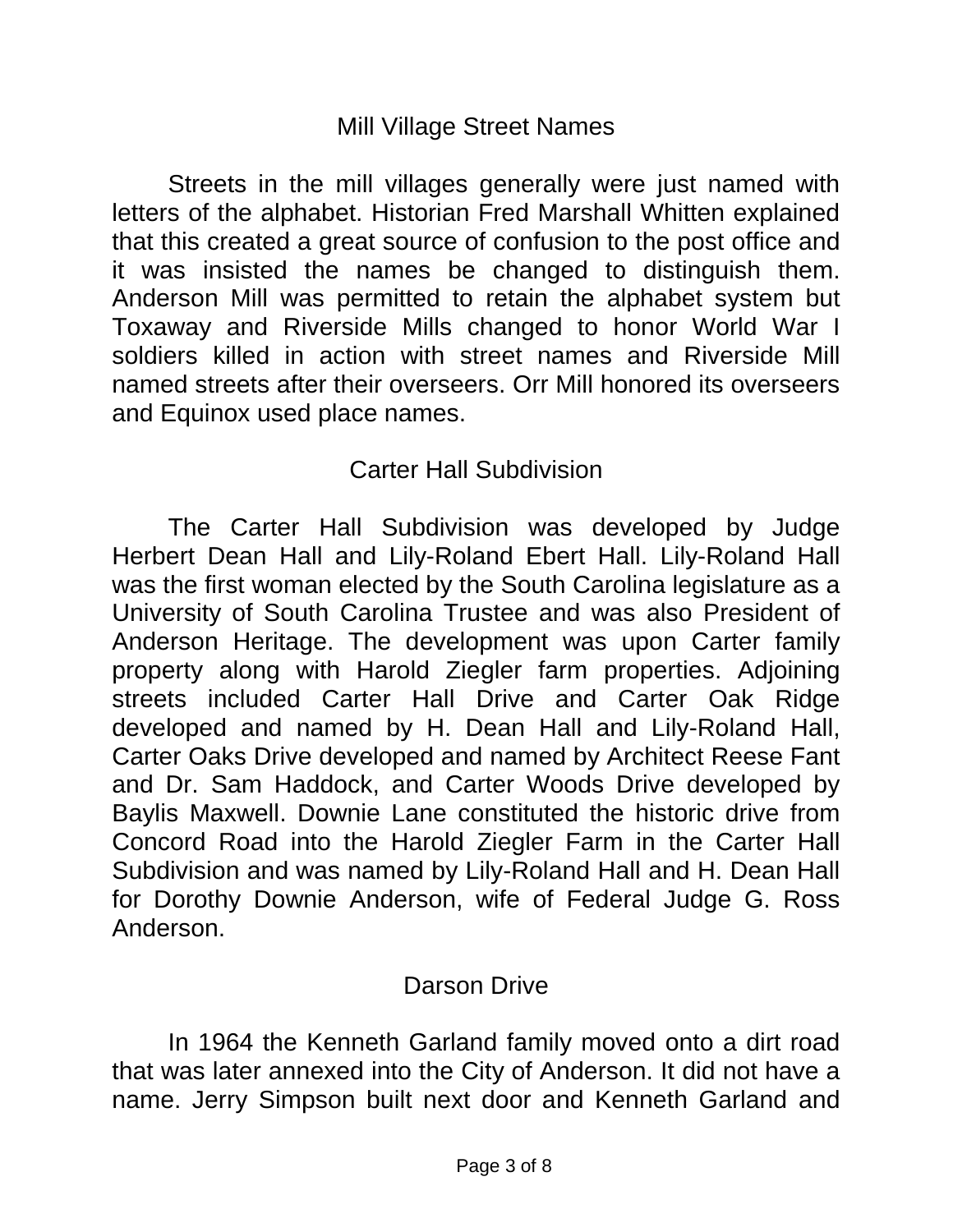Jerry Simpson were asked to name the road. They decided on Garson Drive, combining their names. When signs went up they read Darson Drive. They laughed about it and never attempted to have it changed. (Contributed by Dean Garland)

# Shockley Ferry Road

On May 2, 1790, Thomas Shockley, Sr. purchased ¼ of an acre in Wilkes County, Georgia, on the Savannah River from George Lumkin. Shockley's Ferry was situated on the land. It was a common custom to call the ferry after the person who owned the property and accordingly the road became known as Shockley Ferry Road. (Contributed by Sandrea Shockley Gamsby)

Later the ferry name was changed to Brown's Ferry after a change of ownership.

### River Street

Louise Vandiver reported that River Street on old maps was Belton Street. She said boys would not call it that and referred to it as the River Road because it led to the river and to their "wash hole". Over time the name appears to have evolved from Ninth Street to Belton Street to Rocky River Street and finally to River Street (Louise Vandiver, *Traditions and History of Anderson County*, the Anderson Village Map and O.W. Grey & Son 1889 Map).

### Thomas Street

Thomas Street, according to Louise Vandiver, was named for a black tailor named "Jule" (presumably Jule Thomas) who made wedding suits "and other finery of the beaux of the [eighteen] seventies and eighties where he built his two-story house." She said "it was the only building in that section, and by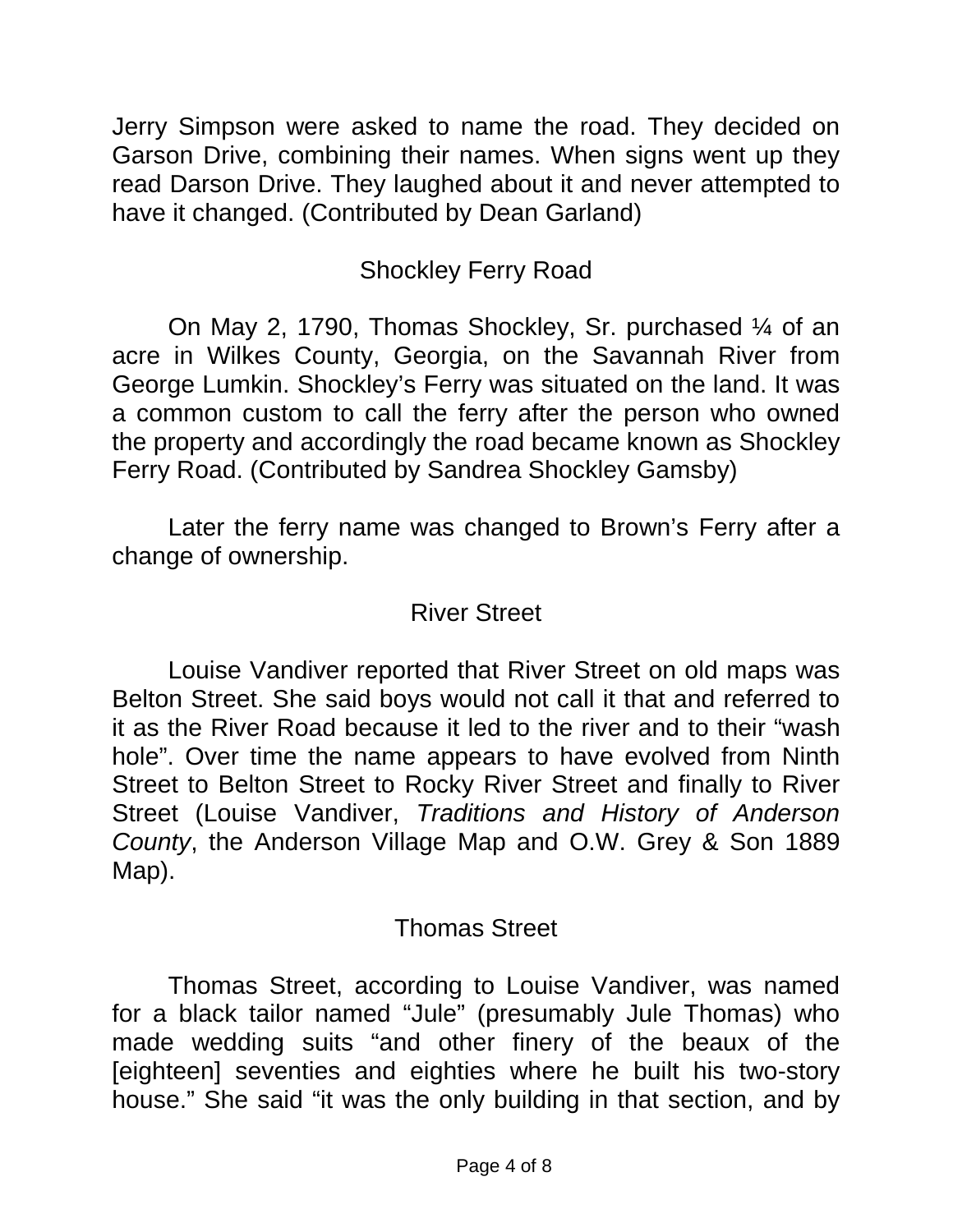far the most pretentious colored house in Anderson." (Louise Vandiver, *Traditions and History of Anderson County*)

### John Street

At the time a street was to be opened in Anderson in the early eighteen seventies, John Cochran was a member of the legislature as well as Mayor of Anderson. Sam Pegg was in charge of the street work and wanted to call the new street Cochran Street. Mayor Chochran declined the honor saying he did not think a street should be named for him while he was Mayor. As a result Captain Pegg named it John Street. (Louise Vandiver, *Traditions and History of Anderson County*)

## Patrick Street

Patrick Street runs through property where stood the Patrick Military Institute which, previously, had been the site of Johnsom Female Seminary that later became Johnson University. Johnson Female Seminary was founded by Daniel Brown, J.P. Reed and Stephen McCully in 1848 with Rev. William Bullein Johnson as president. Johnson University was closed after Rev. Johnson's death at the beginning of the Civil War. The facility was used as a branch of the Confederate Treasury near the end of the war and afterwards was occupied for several unenduring educational endeavors.

In 1889 Colonel John B. Patrick, who had been conducted a military school in Greenville, was enticed to move the Academy to Anderson and the Johnson University site. The name was changed to Patrick Military Academy. Louise Ayer Vandiver in her book *Traditions and History of Anderson County* recites that students came from all over South Carolina and from other states. After Col. Patrick's death in 1900 the academy was closed.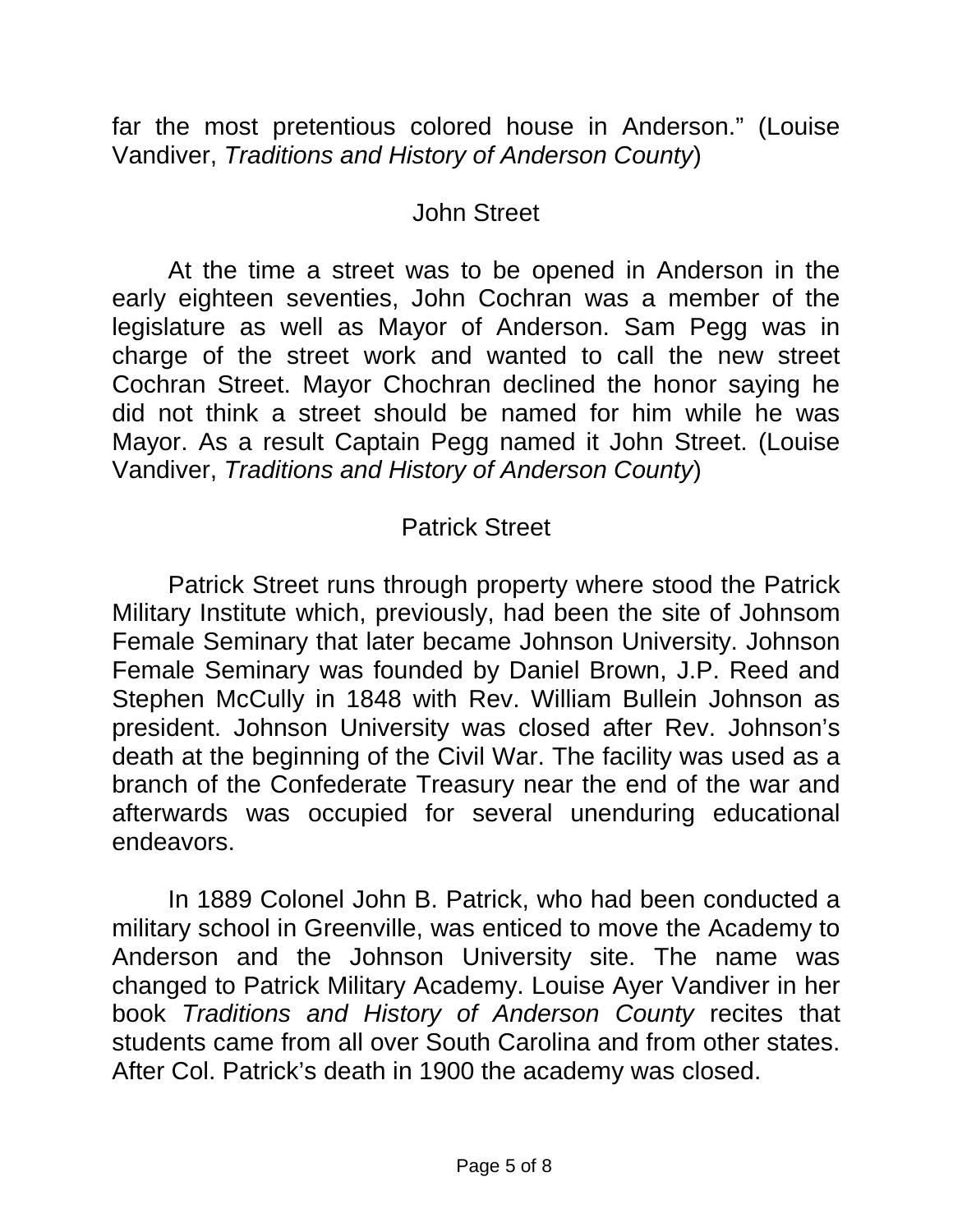The facility functioned as University Hospital in the 1920s. (The name University was derived for the site being referred to as University Hill.

### Stories of Streets Not Named for Individuals

#### Peachtree Street

Where Peachtree Street now exists, there was a peach orchard owned by Rufus Gaines, Sr. Barbara Gaines related that the peach orchard was sold to a developer and funds from the sale were used to take his family, including her husband Robert La Fayette Gaines, to visit the 1939 World's Fair in New York.

## Holly Street

Shortly after the law firm of Neely, Otter & Belk moved into its new office at 2001 North Main on the corner of Main and Holly Streets, client and friend Charley Phillips, who owned a Shell service station on South Main, came to the office and plopped on the reception room floor a small holly tree. He said Holly Street had been named for the big old holly tree that stood on their corner before Main Street had been widened and left after telling them it needed to be planted. Rich Otter and his daughter Linne obediently planted the tree. Charley Phillips then sent them the bill for the tree. There is once again a big old holly tree at the corner of Main and Holly Street.

#### Boulevard

According to historian James E. Harper, Boulevard was originally named by Mrs. Sylvester Bleckley as East Boulevard because it was then the most eastern street in the City of Anderson. Usage dropped the east reference. In the 1970s there was a concerted effort to have the name changed to Lilly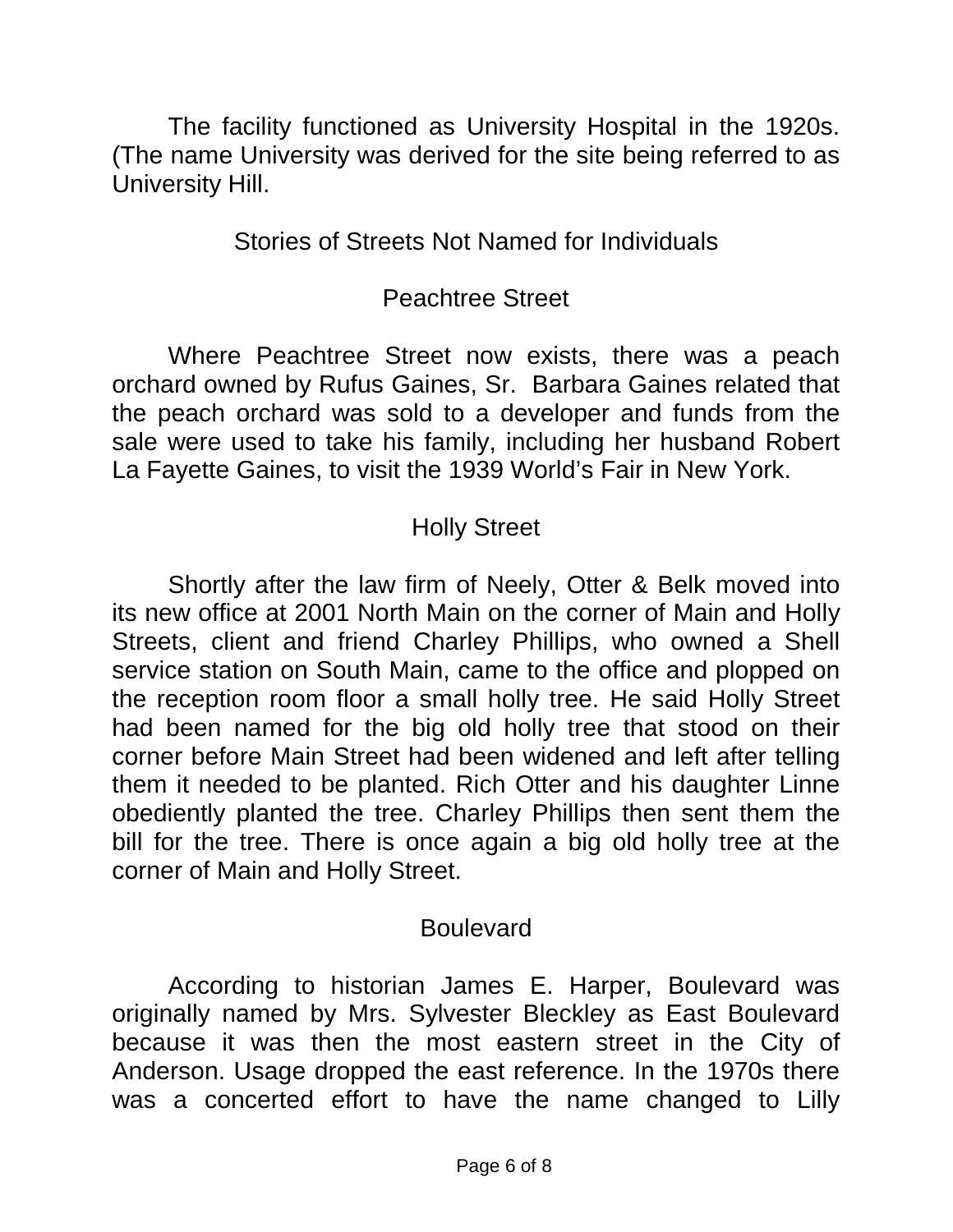Strickland Boulevard that was vigorously opposed by Boulevard residents and it was not changed. Lilly Strickland was a very accomplished musician from Anderson. Born in 1884, she studied music at Converse College and Julliard and published 395 works. It is said her early works were influenced by folk songs and spirituals. After marriage she lived and traveled in Asia and Africa for a number of years. She received an honorary doctorate from Converse.

## Forest Hill Drive

Street names have come from various sources. They are frequently named by developers, builders, surveyors and sometimes government agencies having jurisdiction. Often they have been named for the person through whose property the street has been cut or for the first individual living on the street.

In the case of Forest Hill Drive, Ms. Kathleen Stevenson Lee who was living adjacent to the property was asked to name the newly cut street. Well, it was cut on a hill through a forest. Her answer came easily. (Contributed by Beverly Lee)

# Main Street

Main Street was originally known as The General's Road. It was the road that led from Anderson to the home of General Andrew Pickens. It is said he had been honored by the Cherokee Indians whom he had defeated when being greatly outnumbered by being designated Skyagunsta – Wizard Owl. He was a distinguished General in the American Revolution and subsequently a United States member of the House of Representatives.